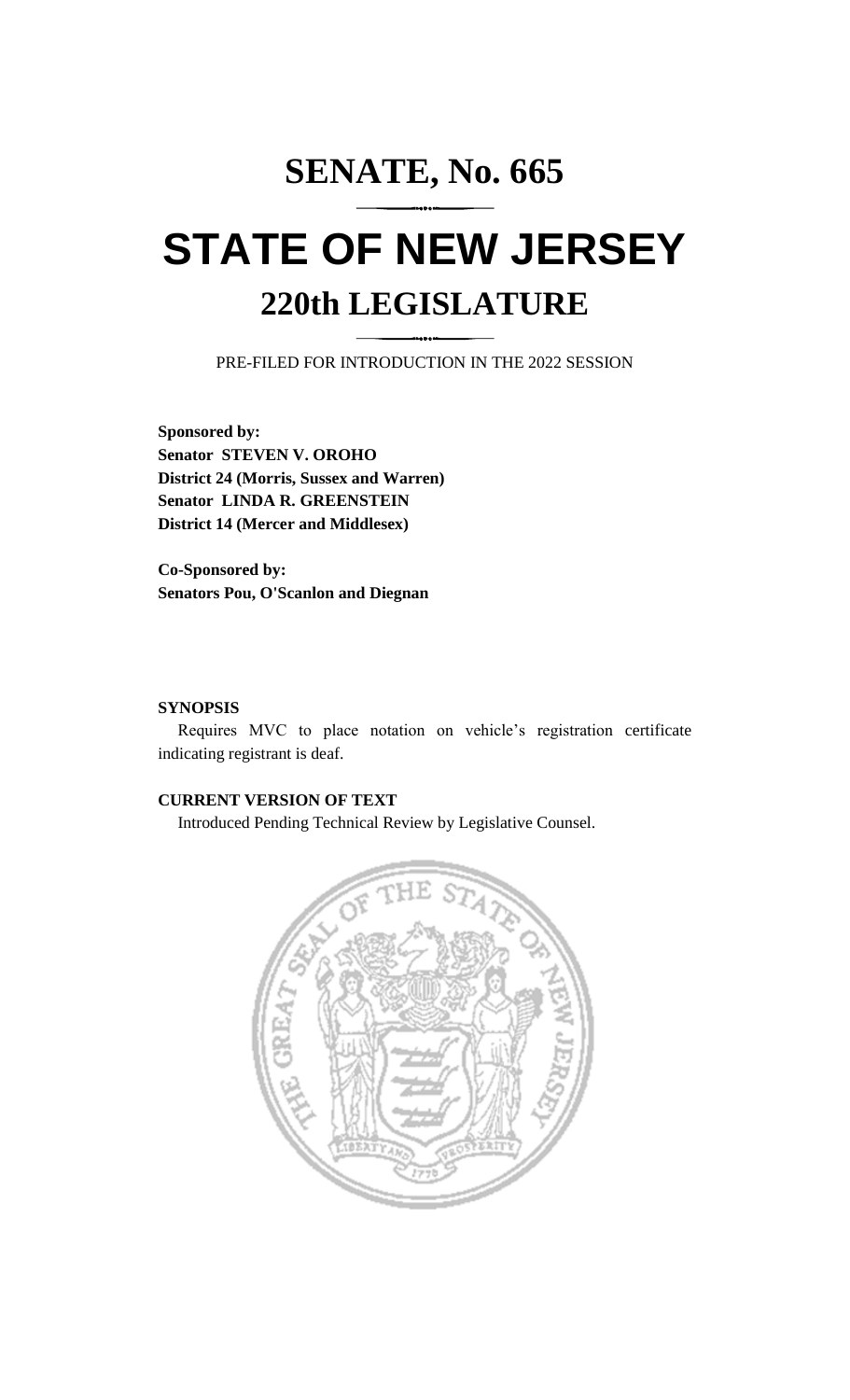#### **S665** OROHO, GREENSTEIN

 $\mathcal{D}_{\mathcal{L}}$ 

 **AN ACT** concerning notations on vehicle registration certificates indicating the registrant is deaf and supplementing chapter 3 of Title 39 of the New Jersey Statutes.

 **BE IT ENACTED** *by the Senate and General Assembly of the State of New Jersey:*

 1. Upon application by any person with a hearing loss of a pure 9 tone average of dB or greater, verified by otorhinolaryngologist (ENT) or an audiologist clinically certified by the American Speech-Language-Hearing Association, the Chief Administrator of the New Jersey Motor Vehicle Commission shall issue to the applicant a special registration certificate bearing the international symbol for deafness or a numerical code designating deafness, whichever shall be specified by the applicant. The deafness designation shall only be placed on the special registration certificate and renewal of such designation shall be done during renewal of a motor vehicle registration. The design of the special registration certificate shall be approved by the Chief Administrator of the New Jersey Motor Vehicle Commission. No fee over and above the required fee for a registration certificate shall be imposed for the special registration certificate.

 2. This act shall take effect on the 180th day after enactment and shall apply to motor vehicle registration certificates issued or renewed on or after this date.

- 
- 
- 

## STATEMENT

 This bill would require the Chief Administrator of the New Jersey Motor Vehicle Commission to place a notation on a vehicle's registration certificate indicating the registrant is deaf. This notation would be placed on the certificate provided the applicant has a hearing loss of 41 decibels or greater. As part of the application process, an otorhinolaryngologist (ENT) or an audiologist clinically certified by the American Speech-Language- Hearing Association is required to verify the applicant's hearing ability. Upon approval, the Chief Administrator is required to issue the applicant a special registration certificate with the international symbol for deafness or a numerical code designating deafness, whichever the applicant prefers. No additional fees will be assessed for applicants who seek a special registration certificate.

 For individuals who are deaf, communicating with law enforcement can be a challenge. An officer may not understand what the individual is trying to say or misinterpret any movements or gestures as a sign of aggression and respond with force.